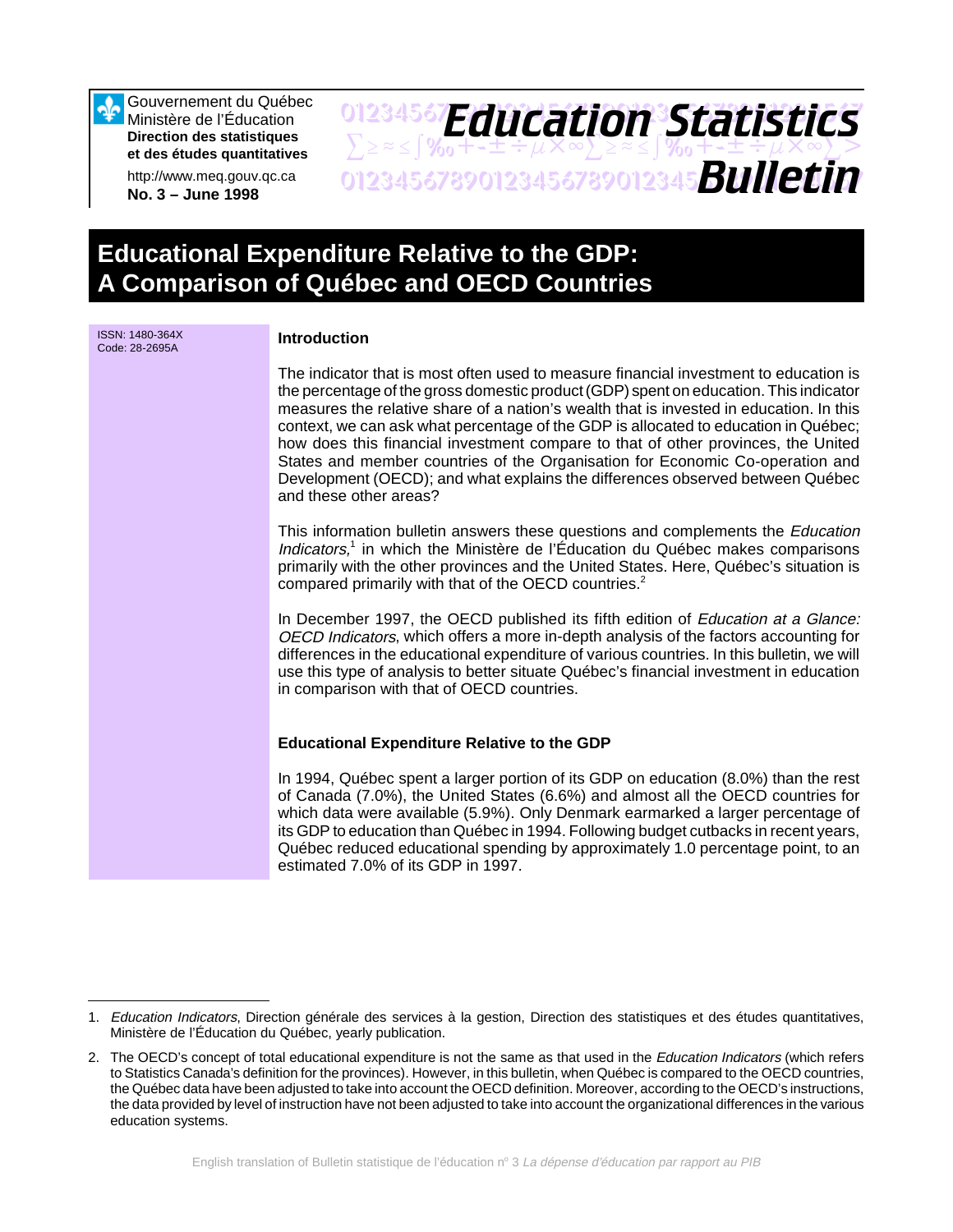| Table 1                                                |                                                                                                                                                                                                                                                                                                                                                                                                                                                                                                                                                                                                                                                                                                                                                                                                                                                                                                                                                                                                                                                                                                                                                                                                                                                                                                                                                                                                                                                                                                                                                                                                                                                                                                               | 1994 | 1997 |
|--------------------------------------------------------|---------------------------------------------------------------------------------------------------------------------------------------------------------------------------------------------------------------------------------------------------------------------------------------------------------------------------------------------------------------------------------------------------------------------------------------------------------------------------------------------------------------------------------------------------------------------------------------------------------------------------------------------------------------------------------------------------------------------------------------------------------------------------------------------------------------------------------------------------------------------------------------------------------------------------------------------------------------------------------------------------------------------------------------------------------------------------------------------------------------------------------------------------------------------------------------------------------------------------------------------------------------------------------------------------------------------------------------------------------------------------------------------------------------------------------------------------------------------------------------------------------------------------------------------------------------------------------------------------------------------------------------------------------------------------------------------------------------|------|------|
| <b>Educational</b><br>expenditure relative to          | Québec                                                                                                                                                                                                                                                                                                                                                                                                                                                                                                                                                                                                                                                                                                                                                                                                                                                                                                                                                                                                                                                                                                                                                                                                                                                                                                                                                                                                                                                                                                                                                                                                                                                                                                        | 8.0  | 7.0  |
| the GDP: Québec, other                                 | Canada, excluding Québec                                                                                                                                                                                                                                                                                                                                                                                                                                                                                                                                                                                                                                                                                                                                                                                                                                                                                                                                                                                                                                                                                                                                                                                                                                                                                                                                                                                                                                                                                                                                                                                                                                                                                      | 7.0  | 6.2  |
| regions of Canada, the<br><b>United States and the</b> | <b>United States</b>                                                                                                                                                                                                                                                                                                                                                                                                                                                                                                                                                                                                                                                                                                                                                                                                                                                                                                                                                                                                                                                                                                                                                                                                                                                                                                                                                                                                                                                                                                                                                                                                                                                                                          | 6.6  | 7.2  |
|                                                        | OECD country mean                                                                                                                                                                                                                                                                                                                                                                                                                                                                                                                                                                                                                                                                                                                                                                                                                                                                                                                                                                                                                                                                                                                                                                                                                                                                                                                                                                                                                                                                                                                                                                                                                                                                                             | 5.9  | N/A  |
| OECD country mean (%)                                  | e: estimates<br>N/A: not available<br>Appendix 1 provides detailed data by country and by level of instruction for 1994.<br>In 1997, the percentage of the GDP allocated to education was higher in Québec than<br>in the rest of Canada, but lower than in the United States. The higher spending on<br>education in Québec than the average across the Canadian provinces is primarily due<br>to the fact that Québec's collective wealth is relatively lower. If Québec had the same<br>level of collective wealth as the average for the other provinces, its educational<br>expenditure would represent a smaller percentage of the GDP than elsewhere in<br>Canada.<br>The most recent data available for the OECD countries date to 1994 and indicate that<br>the portion of the GDP spent on education in Québec was 2.1 percentage points higher<br>than the OECD country mean-a considerable difference. In effect, 2.1% of Québec's<br>GDP (which was \$167.3 billion in 1994) represents a total of \$3.5 billion.<br>In order to explain why Québec invests a greater share of its GDP in education than the<br>OECD country mean, the following four factors must be considered: per-student<br>spending; collective wealth (defined as the per capita GDP); enrolment rates; and the<br>demographic factor. When all levels of instruction are taken into account, the enrolment<br>rate is defined as the ratio of the school population to the population of 5-to-29-year-<br>olds, while the demographic factor is the ratio of the population of 5-to-29-year-olds to<br>the total population.<br>To clearly understand the role of each factor in determining the financial investment of |      |      |
|                                                        | each area, the following simulation can be used. Let us assume that all the factors<br>except one are identical for each area. If per-student spending is different, then the<br>area with the higher spending invests more because a larger quantity of resources is<br>allocated to education. Moreover, the less wealthy area (with a lower per capita GDP)<br>spends a greater portion of its GDP on education than another area for the same<br>quantity of resources allocated to its students. If enrolment rate or the percentage of<br>the school-age population is different, then a higher ratio indicates a larger financial<br>investment because more financial resources are required. <sup>1</sup>                                                                                                                                                                                                                                                                                                                                                                                                                                                                                                                                                                                                                                                                                                                                                                                                                                                                                                                                                                                            |      |      |
|                                                        | <b>Per-Student Spending</b>                                                                                                                                                                                                                                                                                                                                                                                                                                                                                                                                                                                                                                                                                                                                                                                                                                                                                                                                                                                                                                                                                                                                                                                                                                                                                                                                                                                                                                                                                                                                                                                                                                                                                   |      |      |

Table 2 provides data on per-student spending for elementary, secondary and postsecondary education, as well as for all levels of instruction combined.2

<sup>1.</sup> See Appendix 2.

<sup>2.</sup> Includes preschool education and undistributed expenditures.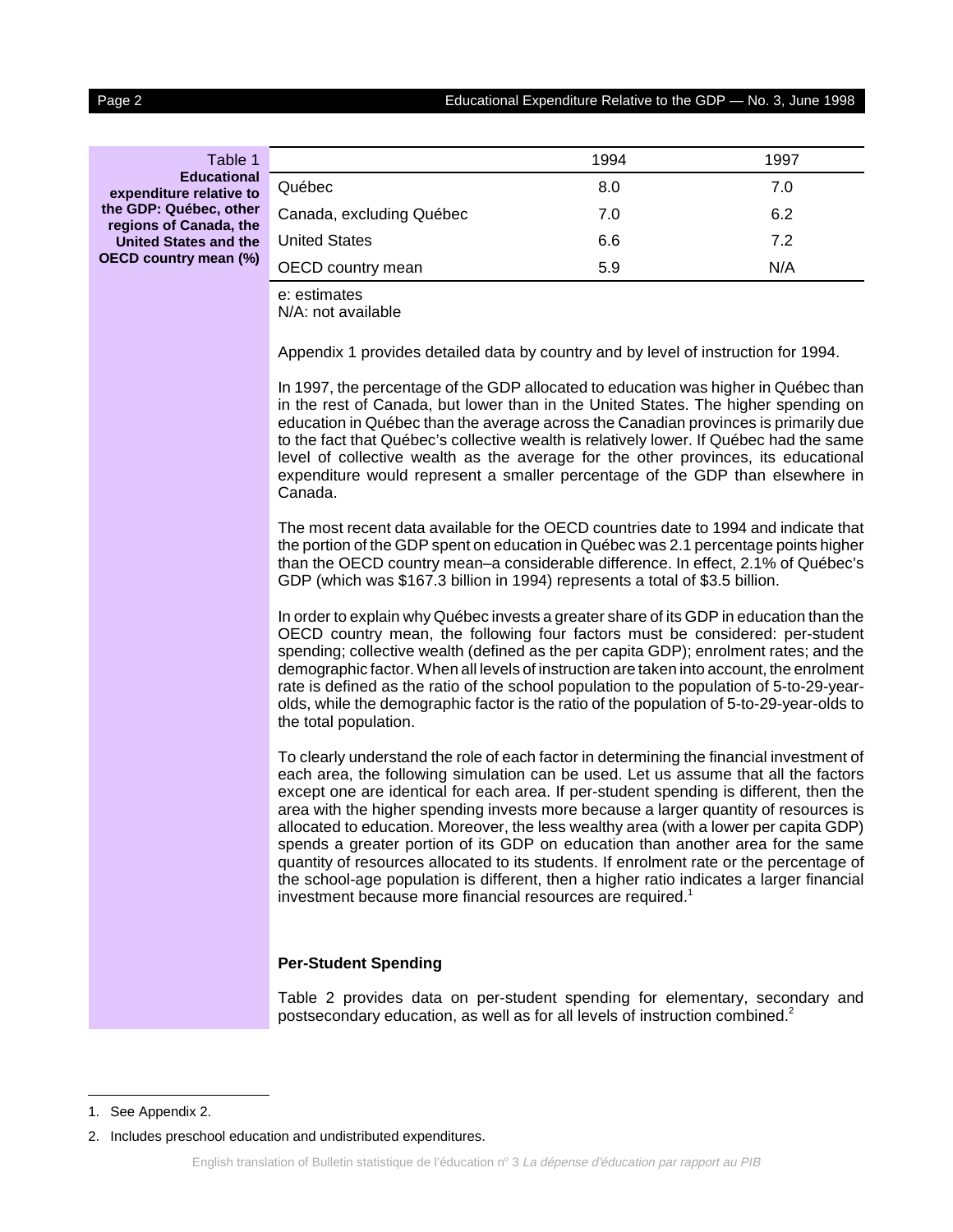Educational Expenditure Relative to the GDP  $-$  No. 3, June 1998

| G<br>۹ì<br>ι<br>Ы |  |   |  |
|-------------------|--|---|--|
|                   |  |   |  |
|                   |  | ٠ |  |

**Table 2 Per-student spending by level of instruction, in the public sector (in CAN\$ converted using PPPs), 1994-95: Québec and the OECD country mean**

|                   | Elementary and<br>Secondary Education | Postsecondary<br>Education | All levels of<br>instruction <sup>1</sup> |
|-------------------|---------------------------------------|----------------------------|-------------------------------------------|
| Québec            | 6 0 62                                | 14 087                     | 8 2 3 5                                   |
| OECD country mean | 4 7 2 6                               | 9649                       | 5 5 6 0                                   |
| Difference (%)    | 28                                    | 46                         | 48                                        |

In 1994, per-student spending for all levels of instruction was \$8 235 in Québec, compared with an average of \$5 560 for the OECD countries, for a difference of 48%.

Per-student spending for elementary and secondary education was 28% higher in Québec than the OECD country mean, whereas spending per student for postsecondary education was 46% higher. Because salaries account for more than 80% of all operating expenses in Québec and in most of the OECD countries, they must be considered when looking at the factors that contribute to the differences observed.

Salaries include the remuneration of personnel as well as all aspects related to workload. Teachers obviously make up the largest category of personnel in teaching institutions and have the most impact on educational expenditure. In the 1997 edition of Education at a Glance, the impact of various factors on the cost of teachers' salaries was calculated for the first time. Equivalent calculations for Québec have been included below.

When comparing teaching costs per student, two main components can be used: the statutory salary and the student-teacher ratio.<sup>1</sup> The student-teacher ratio is obtained by dividing the number of students by the number of teachers (data on enrolments and teaching personnel is expressed in full-time equivalents).<sup>2</sup>

In another statistics bulletin, $3$  we presented a comparison of the salaries and teaching time of teachers in public elementary and lower secondary schools in Québec and in the OECD countries for 1993-94. We considered starting salaries (at the beginning of a career), salaries after 15 years of experience, and maximum salaries (at the top of payscales). Salaries were also compared with other variables such as per capita GDP.

This comparison reveals that, according to all the indicators considered, the salaries of teachers in Québec school boards are relatively higher than for the OECD country mean. Data for 1994-95 indicate the same.

The following table provides a comparison of annual statutory salaries for teachers in public lower secondary schools (1994-95) for Québec and the OECD country mean.

1. See Appendix 3.

<sup>2.</sup> It is important to understand that the student-teacher ratio calculated in this manner **does not indicate the average number of students per class** (average class size). To clearly understand the difference between the student-teacher ratio and the average class size, the student-teacher ratio must be considered as a composite indicator that is the result of three variables: the average number of students per class, the average teaching time of teachers and the average instruction time for students. See Appendix 3.

<sup>3.</sup> See Ministère de l'Éducation, Direction des statistiques et des études quantitatives. Statutory Salaries and Teaching Time of Teachers in Public Elementary and Lower Secondary Schools: A Comparison of Québec and OECD Countries, No. 2, November 1997. This document is available on the Internet: http://www.meq.gouv.qc.ca.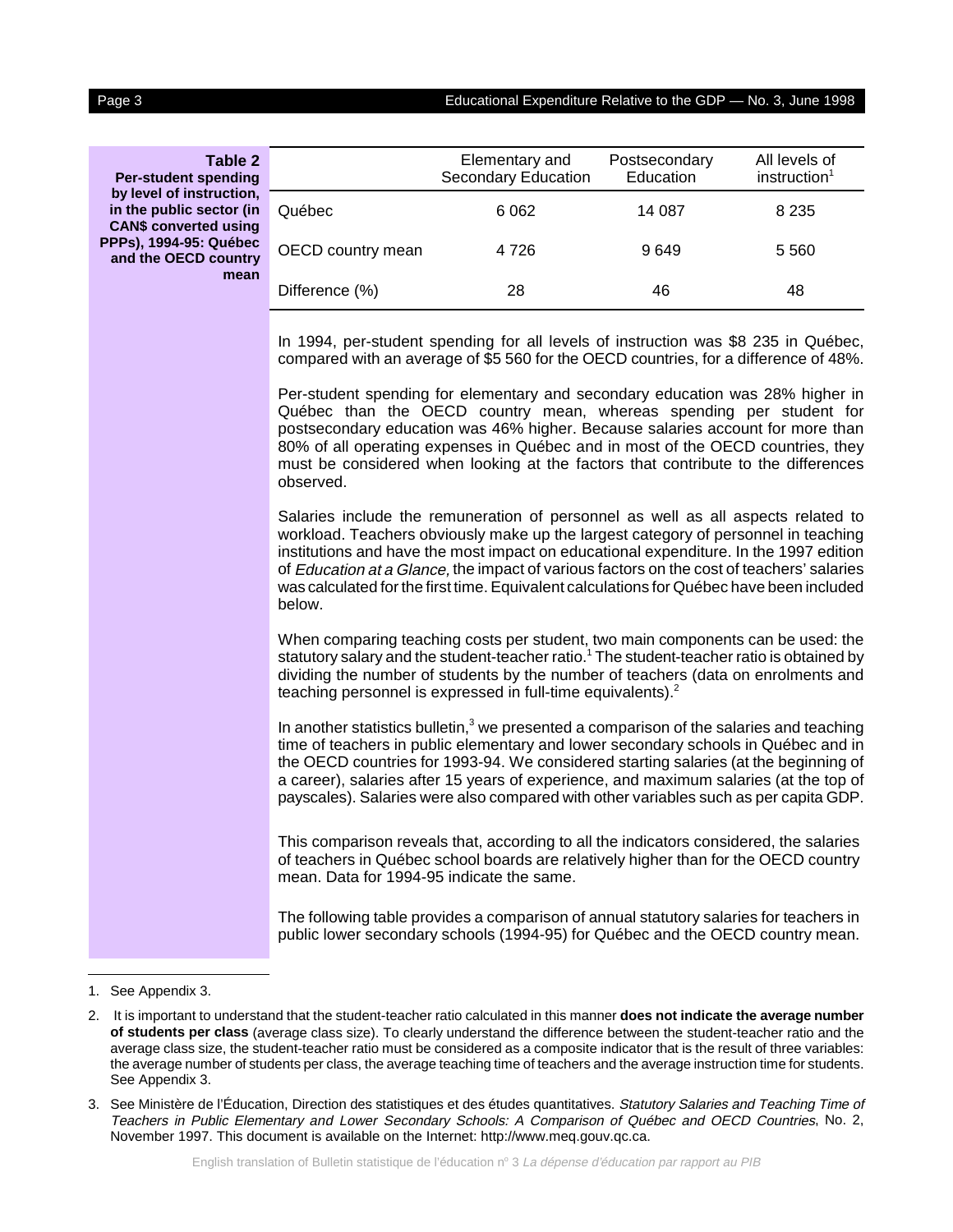#### Page 4 Educational Expenditure Relative to the GDP — No. 3, June 1998

| <b>Table 3</b><br><b>Annual statutory</b><br>salaries of teachers in  |                                                                                                                                                                                                                                                                                                                                                                                                                                                                                                                                                                                                       | <b>Starting Salary</b>  | Salary after 15<br>Years of<br>Experience | Maximum<br>Salary      |  |  |
|-----------------------------------------------------------------------|-------------------------------------------------------------------------------------------------------------------------------------------------------------------------------------------------------------------------------------------------------------------------------------------------------------------------------------------------------------------------------------------------------------------------------------------------------------------------------------------------------------------------------------------------------------------------------------------------------|-------------------------|-------------------------------------------|------------------------|--|--|
| public lower secondary<br>schools (in CAN\$<br>converted using PPPs), | Québec                                                                                                                                                                                                                                                                                                                                                                                                                                                                                                                                                                                                | 29 3 31                 | 44 053                                    | 44 053                 |  |  |
| 1994-95: Québec and<br>the OECD country mean                          | OECD country mean                                                                                                                                                                                                                                                                                                                                                                                                                                                                                                                                                                                     | 25 28 6                 | 33 855                                    | 40 4 65                |  |  |
|                                                                       | Difference (%)                                                                                                                                                                                                                                                                                                                                                                                                                                                                                                                                                                                        | 16                      | 30                                        | 9                      |  |  |
|                                                                       | The difference between salaries is particularly high for teachers with 15 years of<br>experience, primarily because Québec teachers reach the top of their payscale after<br>15 years of experience, whereas in the OECD countries, the maximum salary is<br>attained on average after 26 years of experience.<br>It should be remembered, however, that teachers employed by Québec school boards<br>are on average paid less than their colleagues in the rest of Canada and in the United<br>States. <sup>1</sup><br>Table 4 provides a comparison of the student-teacher ratio for elementary and |                         |                                           |                        |  |  |
|                                                                       | secondary education (1994-95) for Québec and the OECD country mean.                                                                                                                                                                                                                                                                                                                                                                                                                                                                                                                                   |                         |                                           |                        |  |  |
| Table 4<br><b>Student-teacher ratio</b>                               |                                                                                                                                                                                                                                                                                                                                                                                                                                                                                                                                                                                                       | Elementary<br>Education |                                           | Secondary<br>Education |  |  |
| for public elementary<br>and secondary                                | Québec                                                                                                                                                                                                                                                                                                                                                                                                                                                                                                                                                                                                | 17.5                    |                                           | 14.5                   |  |  |
| education, 1994-95:<br>Québec and the OECD<br>country mean            | OECD country mean                                                                                                                                                                                                                                                                                                                                                                                                                                                                                                                                                                                     | 18.2                    |                                           | 14.4                   |  |  |
|                                                                       | Difference (%)                                                                                                                                                                                                                                                                                                                                                                                                                                                                                                                                                                                        | $-4$                    |                                           | 1                      |  |  |
|                                                                       | Thus, the student-teacher ratios for Québec public elementary and secondary<br>education are very close to the OECD country mean.                                                                                                                                                                                                                                                                                                                                                                                                                                                                     |                         |                                           |                        |  |  |
|                                                                       | In the 1997 edition of <i>Education at a Glance</i> , for the first time the OECD presented data<br>allowing a comparison of the factors that determine the student-teacher ratio for public<br>lower secondary education for certain countries. The average number of students per<br>teacher in these countries was 13.5, that is, less than Québec's student-teacher ratio<br>for the secondary level. <sup>2</sup> Table 5 presents a comparison of three factors that determine<br>the student-teacher ratio for public lower secondary education.                                               |                         |                                           |                        |  |  |

<sup>1.</sup> See the Education Indicators of the Ministère de l'Éducation du Québec as well as the document, Inter-Provincial Education Statistics Project, published by British Columbia's Ministry of Education.

<sup>2.</sup> The data available for Québec do not allow the calculation of the average number of students per teacher for the first cycle of secondary education. The average number of students per teacher may be different in Québec at the beginning and at the end of secondary education primarily because of the difference in the composition of enrolments. For example: there are more students with handicaps or learning or adjustment difficulties at the beginning of secondary school than at the end, whereas there are more students in vocational education in the second cycle of secondary education. However, because more supervision is required for these two categories of students, they counterbalance each other in part.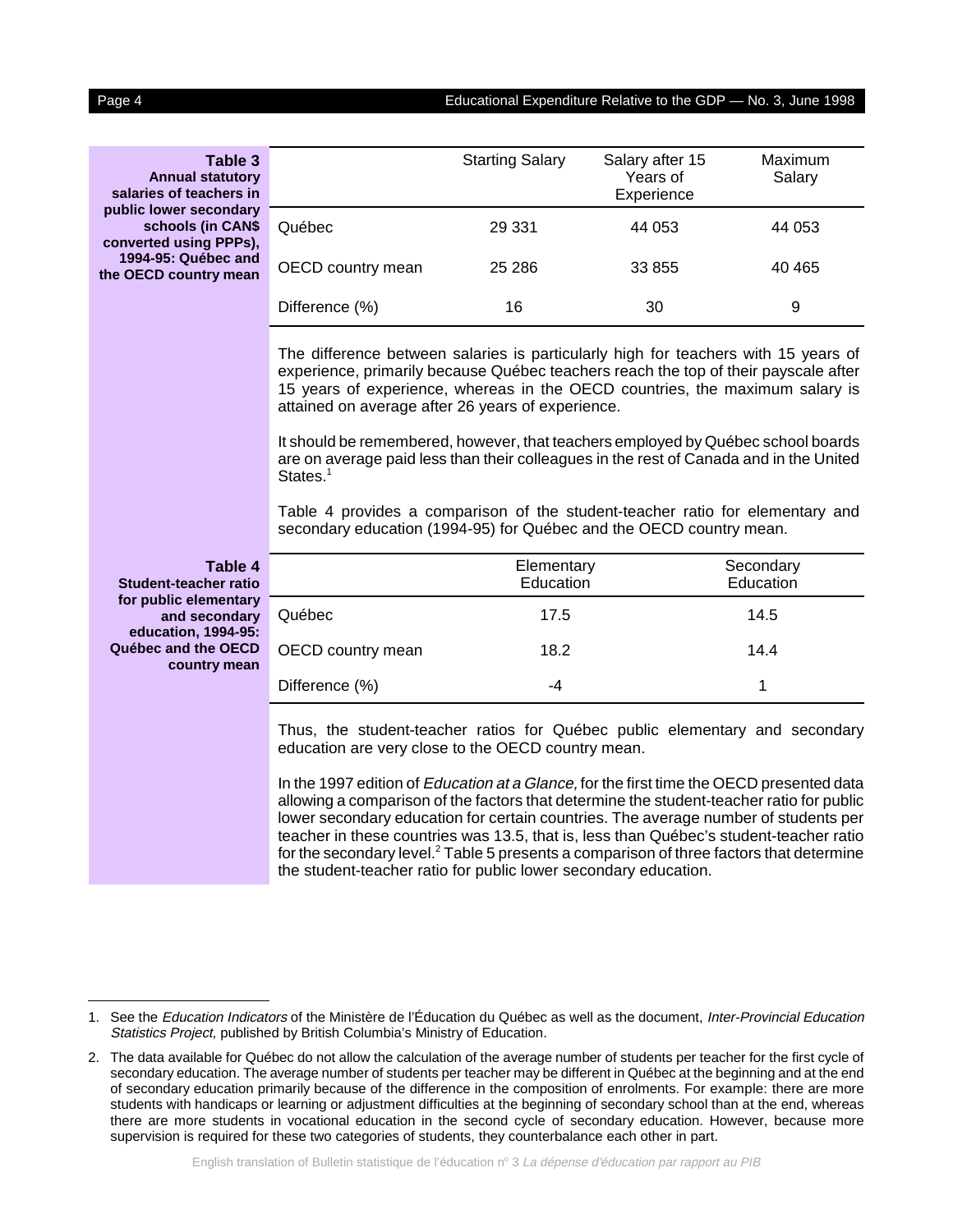| 90 | 16 |  |
|----|----|--|
|    |    |  |

student

public

| Table 5<br>Instruction time for<br>students, teaching time                           |                   | Instruction time for<br>students<br>(hours per year) | Teaching time for<br>teachers<br>(hours per year) | Average class size<br>(average number of<br>students per class) |
|--------------------------------------------------------------------------------------|-------------------|------------------------------------------------------|---------------------------------------------------|-----------------------------------------------------------------|
| for teachers and<br>average number of<br>students per class, in                      | Québec            | 900                                                  | 615                                               | 21                                                              |
| oublic lower secondary<br>education, 1994-95:<br>Québec and the OECD<br>country mean | OECD country mean | 941                                                  | 746                                               | 17                                                              |
|                                                                                      | Difference (%)    | -4                                                   | -18                                               | 24                                                              |
|                                                                                      |                   |                                                      |                                                   |                                                                 |

The instruction time for students is defined here as the number of hours of instruction that students must receive per year. The teaching time is calculated on the basis of the annual number of hours that a teacher spends teaching in the classroom; this indicator does not take into account the hours that a teacher spends on other activities such as preparing for courses, helping students, and attending training sessions and meetings. The average class size indicates the average number of students per class; this is a theoretical measure calculated on the basis of the student-teacher ratio multiplied by the students' instruction time and divided by the teachers' teaching time (according to the OECD's method).<sup>1</sup>

It appears that in Québec, instruction time is slightly lower and teaching time considerably lower, but that the average class size is larger than the OECD mean for countries for which data were available.

To clearly understand the degree to which each of these factors contributes to educational expenditure, the following simulation can be used. Let us assume that two countries have identical education systems except for one of the following factors: teachers' teaching time, students' instruction time and average class size. If teachers' teaching time is different, then the country with the lower teaching time must hire more teachers and educational spending will therefore be higher. If students' instruction time is different, then the country with the lower instruction time will require fewer teachers to provide educational services and educational spending will therefore be lower. The same reasoning can be applied to the average class size to demonstrate that the country with more students per class will have a smaller financial investment in education.

If we return to the comparison of Québec and the OECD country mean, it appears that, of the three factors that determine the student-teacher ratio, one factor increases the gap between educational expenditure in Québec and the OECD country mean (lower teaching time in Québec), and two reduce it (lower instruction time and larger average class size in Québec).

Table 6 presents a summary of the degree to which factors contribute to the difference between the teaching costs per student for public lower secondary education. In this instance, salary costs are based on salary after 15 years of experience (according to the OECD indicator).

<sup>1.</sup> More complete definitions are provided in the OECD publication, *Education at a Glance*. It should be noted that, for Québec, the enrolments considered for the calculation of the student-teacher ratio, and therefore indirectly for the calculation of the average number of students per class, include all educational activities in the school boards (regular education, welcoming and francization classes, vocational education, students with handicaps or adjustment or learning difficulties, adult education, etc.).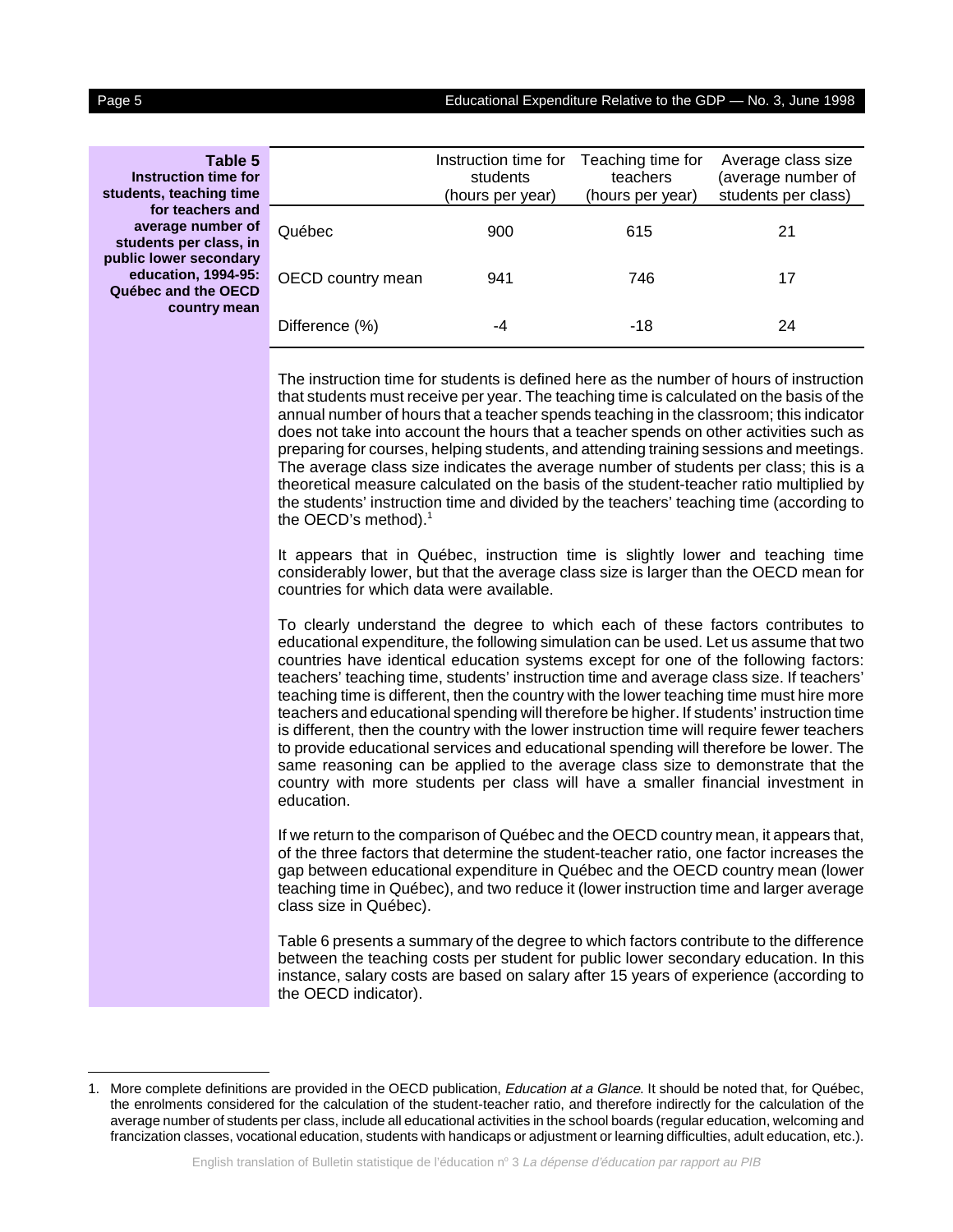**Table 6 Impact of various factors on teachers' salary costs per student, for public lower secondary education (in CAN\$ converted using PPPs), 1994-95: Québec and the OECD country mean**

| 3 0 5 5<br>2 5 4 3<br>512<br>Teachers' salaries<br>707<br>Students' instruction time<br>$-126$<br>544<br>Teachers' teaching time               |  |  |  |
|------------------------------------------------------------------------------------------------------------------------------------------------|--|--|--|
| Salary costs per student for teachers in OECD countries                                                                                        |  |  |  |
| Difference between Québec and OECD countries                                                                                                   |  |  |  |
| Salary costs per student for Québec teachers<br><b>Factors accounting for this difference:</b><br>Average class size<br>$-613$<br>Total<br>512 |  |  |  |
|                                                                                                                                                |  |  |  |
|                                                                                                                                                |  |  |  |
|                                                                                                                                                |  |  |  |
|                                                                                                                                                |  |  |  |
|                                                                                                                                                |  |  |  |
|                                                                                                                                                |  |  |  |

It is estimated that teaching costs per student at the lower secondary level for 1994-95 was \$3 055 in Québec and \$2 543 for the OECD country mean, that is, a difference of \$512.

The salaries of Québec teachers, which were relatively higher than the OECD country mean, as well as the fact that Québec teachers spend less time teaching in the classroom, contributed considerably to the higher teaching costs (\$707 + \$544 = \$1 251). The lower instruction time for students in Québec and the higher average class size than the OECD country mean reduced the gap in salary costs  $((-\$126) + ( $613$ ) = -\$739). The net effect of these factors is a difference of \$512 in the teaching costs per student.

Québec and the OECD countries for which data were available were compared here. There are obviously major differences among the countries examined. Readers interested in comparisons by country may consult the 1997 edition of Education at a Glance, as well as another 1997 OECD publication, Education Policy Analysis, which provides complementary data on comparisons by country of teaching costs per student.

These comparisons by country demonstrate the various decisions made with respect to the combination of factors selected by each country. The combination of factors chosen by a given country has a direct impact on per-student costs, and also determines the working conditions of teachers and the quality of the teaching that students receive.

For the time being, the OECD data do not allow an equivalent comparison for teachers at other levels of instruction.

#### **Collective Wealth**

The second factor considered in the analysis of the difference between Québec and the OECD country mean, in terms of the percentage of the GDP spent on education, is collective wealth.

The per capita GDP was used as the indicator of collective wealth.

In 1994, Québec's per capita GDP was \$22 949, compared with \$20 725 for the OECD country mean, that is, a difference of 11%. Because Québec is relatively wealthier than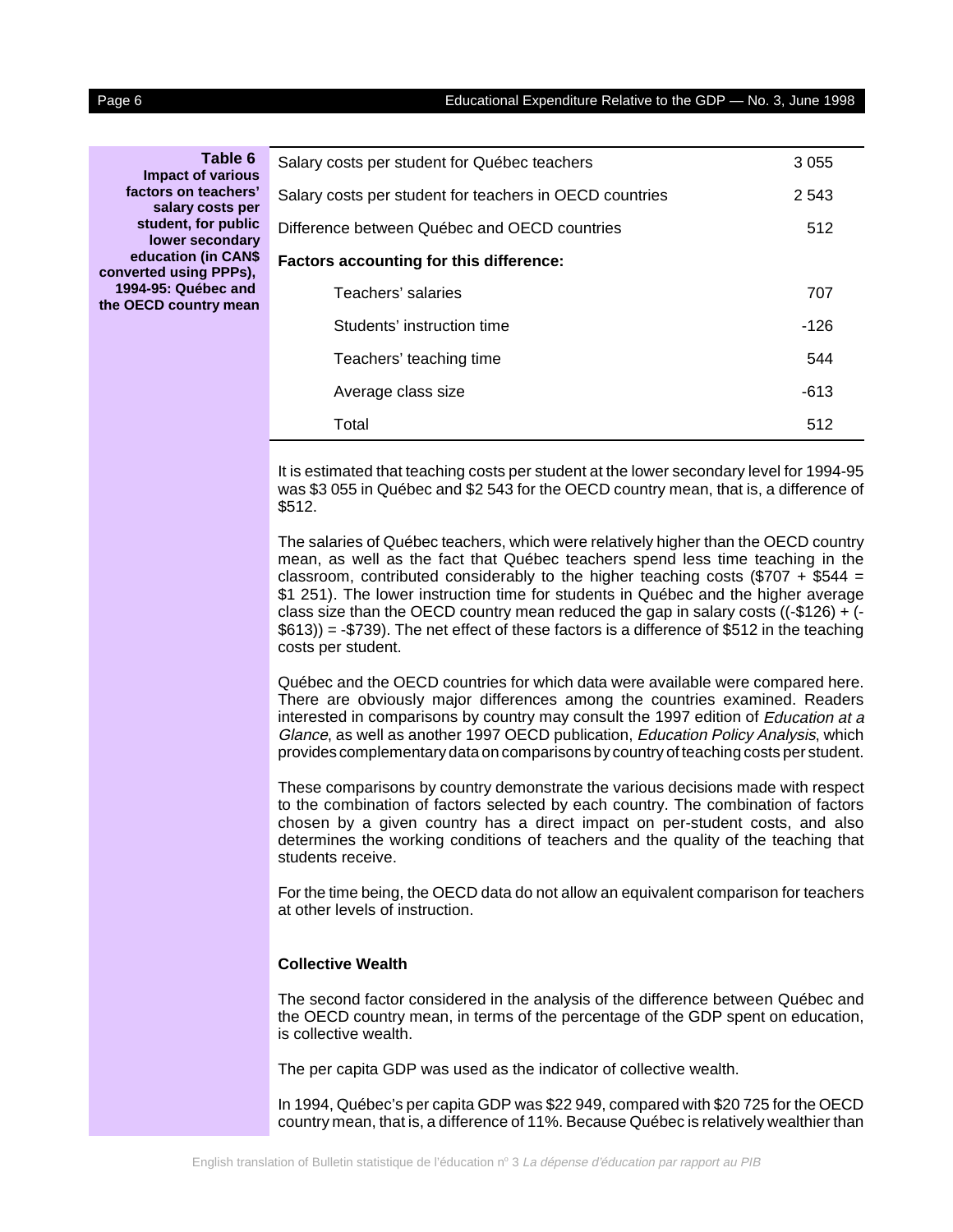the OECD country mean, it spends a smaller portion of its GDP on education for the same amount of resources allocated to students. This factor therefore plays a role in narrowing the gap between Québec's financial investment in education and the OECD country mean.

### **Enrolment Rates**

The enrolment rate is defined here as the ratio of the total enrolments (for all levels of instruction) to the population of 5-to-29-year-olds. A higher enrolment rate for an area indicates (all other variables being equal) that more individuals will attend school in this area and, therefore, that a larger financial investment in education will be required.

In 1994, the enrolment rate was 68% in Québec, and the OECD country mean, 61%. The higher enrolment rate in Québec contributed significantly to its higher educational spending.

It is also important to know that the enrolment rate increased considerably in Québec from 1981 to 1994, going from 54% in 1981 to 68% in 1994.

This increase is in part attributable to a higher student retention rate for secondary education. Also, in Québec, the probability of obtaining a secondary school diploma was much higher in 1994-95 (85%) than in 1981-82 (71%).

The enrolment rate for postsecondary education is much higher in Québec than in the OECD countries and this is a major reason why Québec's educational spending is greater. Table 7 presents a comparison of net enrolment rates for postsecondary education, by age group.

**Table 7 Net enrolment rates for public and private higher education, by age group, 1994: Québec and the OECD country mean**

|                   | 18-to-21-<br>year-olds | $22-to-25-$<br>year-olds | 26-to-29-<br>year-olds |  |
|-------------------|------------------------|--------------------------|------------------------|--|
| Québec            | 46.3                   | 24.1                     | 11.1                   |  |
| OECD country mean | 21.5                   | 15.3                     | 6.6                    |  |

#### **Demographic Factor**

The age structure of the population for the areas considered is also a factor accounting for the differences observed in the portion of the GDP spent on education.

The demographic factor is defined here as the percentage that a group of 5-to-29-yearolds represents in terms of the total population, or the segment of the population that is most likely to attend school. For a given area (all other variables being equal), a larger proportion of young people in the total population indicates that there will be more persons attending school in this area and that, therefore, a greater financial investment in education will be required.

In 1994, this proportion was 34% in Québec, whereas the OECD country mean was 36%. This factor therefore contributed to reducing the difference between Québec and the OECD country mean.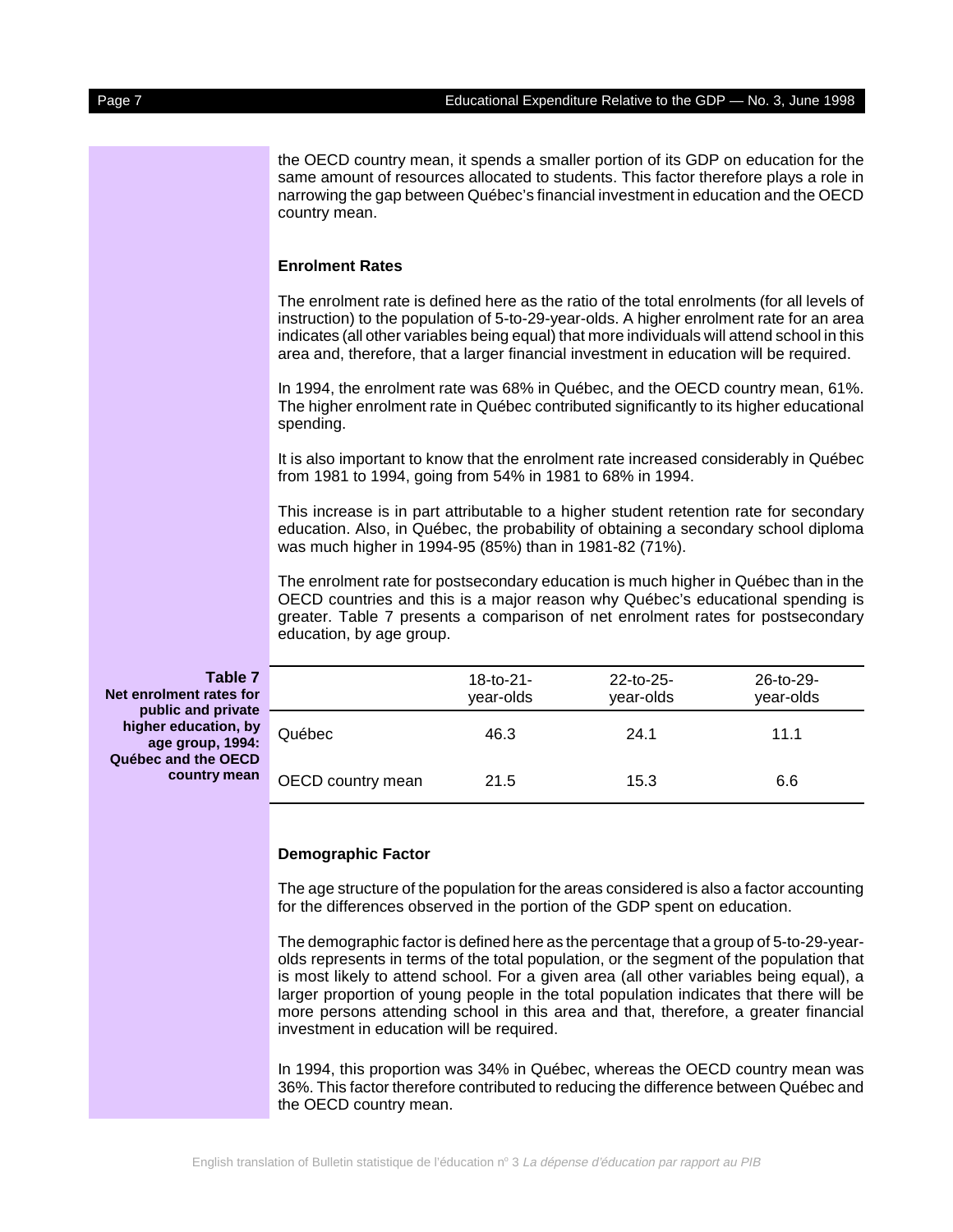It should also be noted that this proportion dropped considerably in Québec between 1981 and 1994, going from 43% to 34%. This could have considerably brought down educational spending, but did not, because of a significant rise in the enrolment rate. Thus, these two factors counterbalance each other to a great extent.

#### **Summary of Factors at Play**

In 1994, Québec allocated 8.0% of its GDP to education, compared with 5.9% for the OECD country mean, for a difference of 2.1 percentage points.

Table 8 indicates the degree to which the main factors contribute to this difference. The "positive" factors are those that account for an increase in educational spending in Québec and the "negative" factors are those that bring it down.

|        | Educational expenditure relative to the GDP in Québec (%)                    | 8.0              |
|--------|------------------------------------------------------------------------------|------------------|
| S<br>e | Educational expenditure relative to the GDP for the OECD countries (%)       | 5.9              |
| e<br>P | Difference (Québec-OECD countries) in percentage points                      | 2.1              |
| n<br>e | Factors contributing to this difference (in percentage points):              |                  |
| n      | Higher per-student spending for elementary and secondary education in Québec | 1.2 <sub>2</sub> |
|        | Higher per-student spending for postsecondary education in Québec            | 0.8              |
|        | Higher enrolment rates for elementary and secondary education in Québec      | 0.2 <sub>0</sub> |
|        | Higher enrolment rates for postsecondary education in Québec                 | 1.4              |
|        | Higher per capita GDP in Québec                                              | $-0.6$           |
|        | Demographic factor (older population in Québec)                              | $-0.7$           |
|        | Net impact of other factors                                                  | $-0.2$           |
|        | Total                                                                        | 2.1              |

Of the factors that contribute to Québec spending a larger portion of its GDP than the OECD country mean, a higher per-student spending for elementary, secondary and postsecondary education accounted for 2.0 percentage points (1.2 + 0.8). Moreover, higher enrolment rates in Québec accounted for 1.6 percentage points (0.2 + 1.4).

Of the factors that reduced the gap between the portion of the GDP spent on education in Québec and the OECD country mean, Québec's slightly higher per capita GDP narrowed the gap by 0.6 percentage points, just as did Québec's relatively older population (-0.7 percentage points).

If the levels of instruction are considered separately, postsecondary education, which is more extensive in Québec, plays an important role in the difference observed in the portion of the GDP allocated to education in Québec and the OECD country mean. Thus, per-student spending for postsecondary education, which is higher in Québec, accounts for 0.8 percentage points, whereas a higher enrolment rate accounts for 1.4 percentage points.

**Table 8 Impact of variou** factors on th **difference in the percentage of the GD** spent on education i **1994: Québec and the OECD country mea**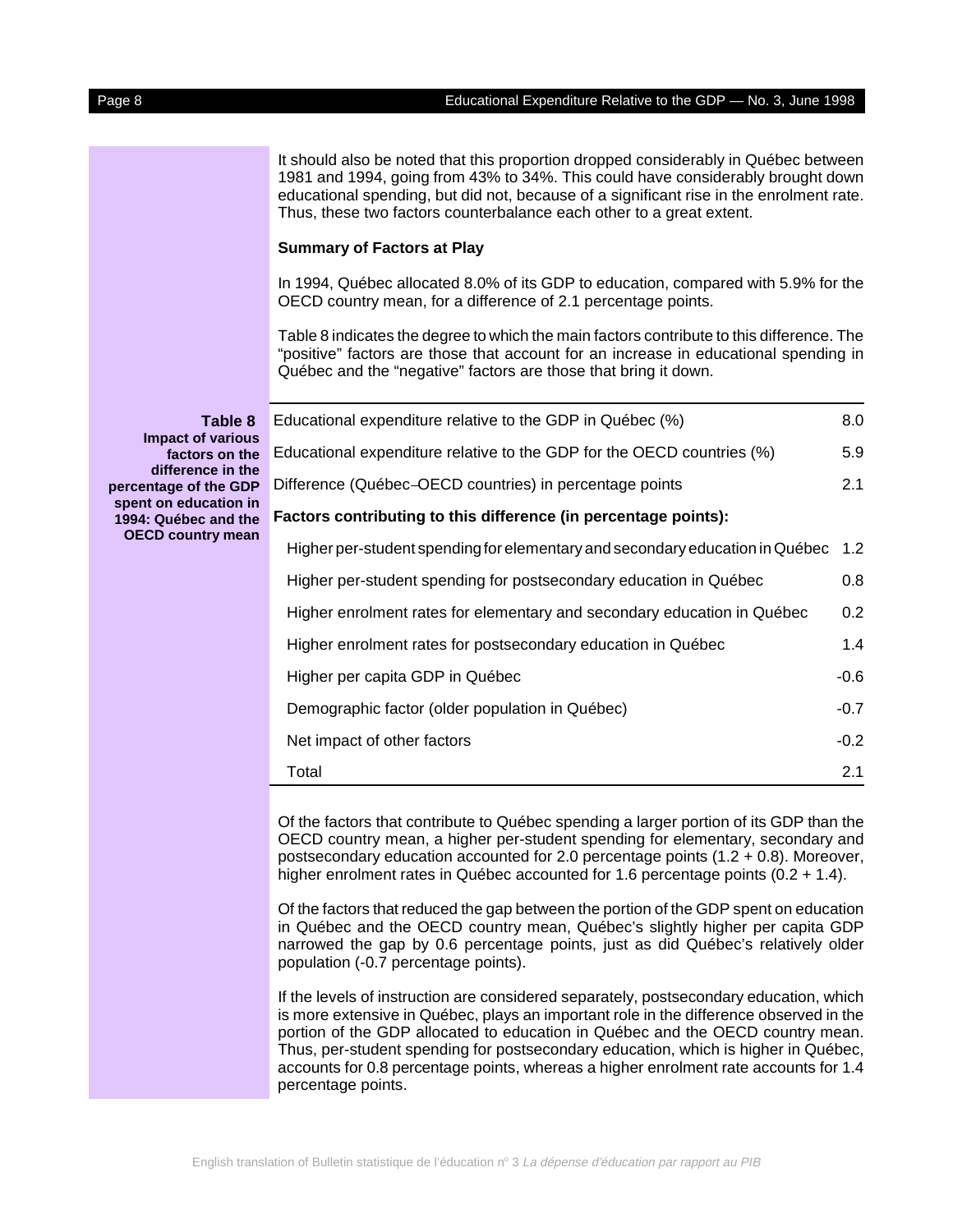| Data sources:                                                       | - OECD: Education at a Glance: OECD Indicators, 1997<br>- OECD: Education at a Glance: OECD Indicators, 1996<br>- OECD: Education Policy Analysis, 1997<br>- Statistics Canada: OECD indicators as they apply to the provinces<br>- Ministère de l'Éducation, Education Indicators, Direction générale des services à la<br>gestion, Direction des statistiques et des études quantitatives<br>- Ministère de l'Éducation, Direction générale des services à la gestion, Direction des<br>statistiques et des études quantitatives<br>- Ministère de l'Éducation, Direction générale des relations de travail |
|---------------------------------------------------------------------|---------------------------------------------------------------------------------------------------------------------------------------------------------------------------------------------------------------------------------------------------------------------------------------------------------------------------------------------------------------------------------------------------------------------------------------------------------------------------------------------------------------------------------------------------------------------------------------------------------------|
| For further information:                                            | <b>Marius Demers</b><br>(418) 644-5815                                                                                                                                                                                                                                                                                                                                                                                                                                                                                                                                                                        |
| <b>Other Education</b><br><b>Statistics Bulletins</b><br>available: | - Lespérance, André, Level of Graduation Upon Leaving the Education System, No. 1,<br>November 1997.<br>- Demers, Marius, Statutory Salaries and Teaching Time of Teachers in Public<br>Elementary and Lower Secondary Schools: A Comparison of Québec and OECD<br>Countries, No. 2, November 1997.                                                                                                                                                                                                                                                                                                           |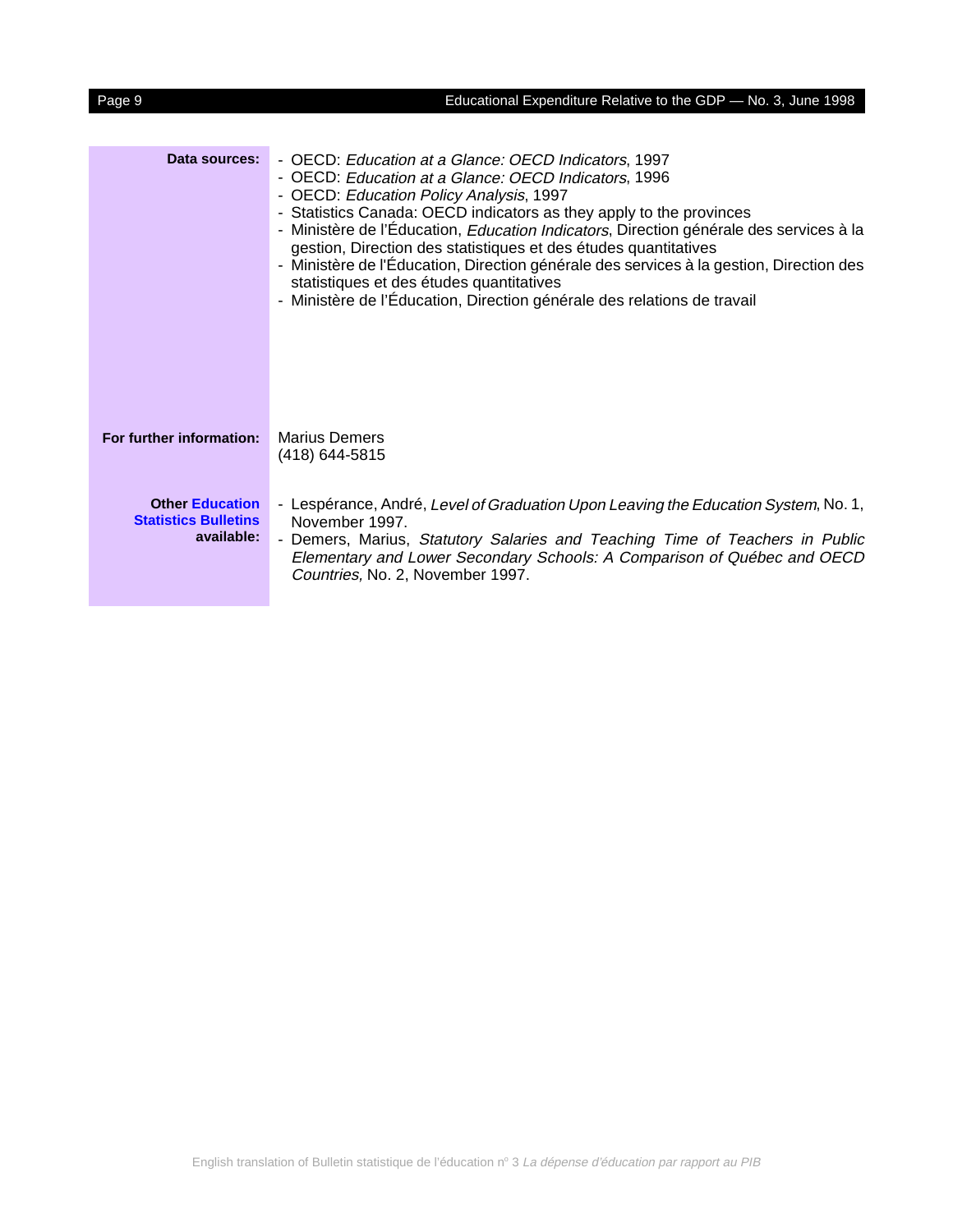### Page 10 **Educational Expenditure Relative to the GDP** — No. 3, June 1998

| Table 1<br><b>Educational</b><br>expenditure as a<br>percentage of GDP, by<br>level of instruction: an<br>international<br>comparison, 1994 (%) |                                                                                 | Elementary<br>and<br>secondary<br>education<br>(excluding<br>preschool) | Post-<br>secondary<br>education | Elementary,<br>secondary<br>and post-<br>secondary<br>education | All levels<br>(including<br>preschool<br>and<br>undistributed<br>expenditures) |
|-------------------------------------------------------------------------------------------------------------------------------------------------|---------------------------------------------------------------------------------|-------------------------------------------------------------------------|---------------------------------|-----------------------------------------------------------------|--------------------------------------------------------------------------------|
|                                                                                                                                                 | Denmark                                                                         | 4.8                                                                     | 2.1                             | 6.9                                                             | 8.4                                                                            |
|                                                                                                                                                 | Sweden                                                                          | 5.1                                                                     | 2.2                             | 7.3                                                             | 7.8                                                                            |
|                                                                                                                                                 | Finland                                                                         | 4.6                                                                     | 1.9                             | 6.5                                                             | 7.3                                                                            |
|                                                                                                                                                 | Canada                                                                          | 4.4                                                                     | 2.6                             | 7.0                                                             | 7.2                                                                            |
|                                                                                                                                                 | <b>United States</b>                                                            | 3.9                                                                     | 2.4                             | 6.3                                                             | 6.6                                                                            |
|                                                                                                                                                 | Hungary                                                                         | 4.3                                                                     | 1.3                             | 5.6                                                             | 6.5                                                                            |
|                                                                                                                                                 | France                                                                          | 4.5                                                                     | 1.2                             | 5.7                                                             | 6.4                                                                            |
|                                                                                                                                                 | Australia                                                                       | 4.1                                                                     | 2.0                             | 6.1                                                             | 6.2                                                                            |
|                                                                                                                                                 | Korea                                                                           | 3.9                                                                     | 1.8                             | 5.7                                                             | 6.2                                                                            |
|                                                                                                                                                 | Germany                                                                         | 3.9                                                                     | 1.1                             | 5.0                                                             | 6.0                                                                            |
|                                                                                                                                                 | Ireland                                                                         | 3.8                                                                     | 1.6                             | 5.4                                                             | 6.0                                                                            |
|                                                                                                                                                 | Spain                                                                           | 4.1                                                                     | 1.1                             | 5.2                                                             | 5.8                                                                            |
|                                                                                                                                                 | Austria                                                                         | 4.0                                                                     | 1.0                             | 5.0                                                             | 5.6                                                                            |
|                                                                                                                                                 | Mexico                                                                          | 4.0                                                                     | 1.1                             | 5.1                                                             | 5.6                                                                            |
|                                                                                                                                                 | Iceland                                                                         | N/A                                                                     | 1.0                             | N/A                                                             | 5.5                                                                            |
|                                                                                                                                                 | Portugal                                                                        | 4.0                                                                     | 0.9                             | 4.9                                                             | 5.5                                                                            |
|                                                                                                                                                 | Netherlands                                                                     | 3.4                                                                     | 1.7                             | 5.1                                                             | 5.4                                                                            |
|                                                                                                                                                 | Japan                                                                           | 3.1                                                                     | 1.1                             | 4.2                                                             | 4.9                                                                            |
|                                                                                                                                                 | Italy                                                                           | N/A                                                                     | 0.9                             | N/A                                                             | 4.8                                                                            |
|                                                                                                                                                 | <b>Turkey</b>                                                                   | 2.2                                                                     | 1.3                             | 3.5                                                             | 3.5                                                                            |
|                                                                                                                                                 | Greece                                                                          | 1.7                                                                     | 0.7                             | 2.4                                                             | 2.4                                                                            |
|                                                                                                                                                 | <b>OECD country mean</b>                                                        | 3.9                                                                     | 1.5                             | 5.4                                                             | 5.9                                                                            |
|                                                                                                                                                 | Québec, 1994                                                                    | 4.5                                                                     | 3.3                             | 7.8                                                             | 8.0                                                                            |
|                                                                                                                                                 | Québec, 1997 <sup>e</sup>                                                       | 3.9                                                                     | 2.9                             | 6.8                                                             | 7.0                                                                            |
|                                                                                                                                                 | N/A: data not available<br>e: estimates                                         |                                                                         |                                 |                                                                 |                                                                                |
|                                                                                                                                                 | Sources:- For the OECD countries: Education at a Glance: OECD Indicators, 1997; |                                                                         |                                 |                                                                 |                                                                                |

**APPENDIX 1**

 For Québec (1994): Statistics Canada: OECD indicators as they apply to the provinces;

 For Québec (1997): Ministère de l'Éducation, Direction générale des services à la gestion, Direction des statistiques et des études quantitatives.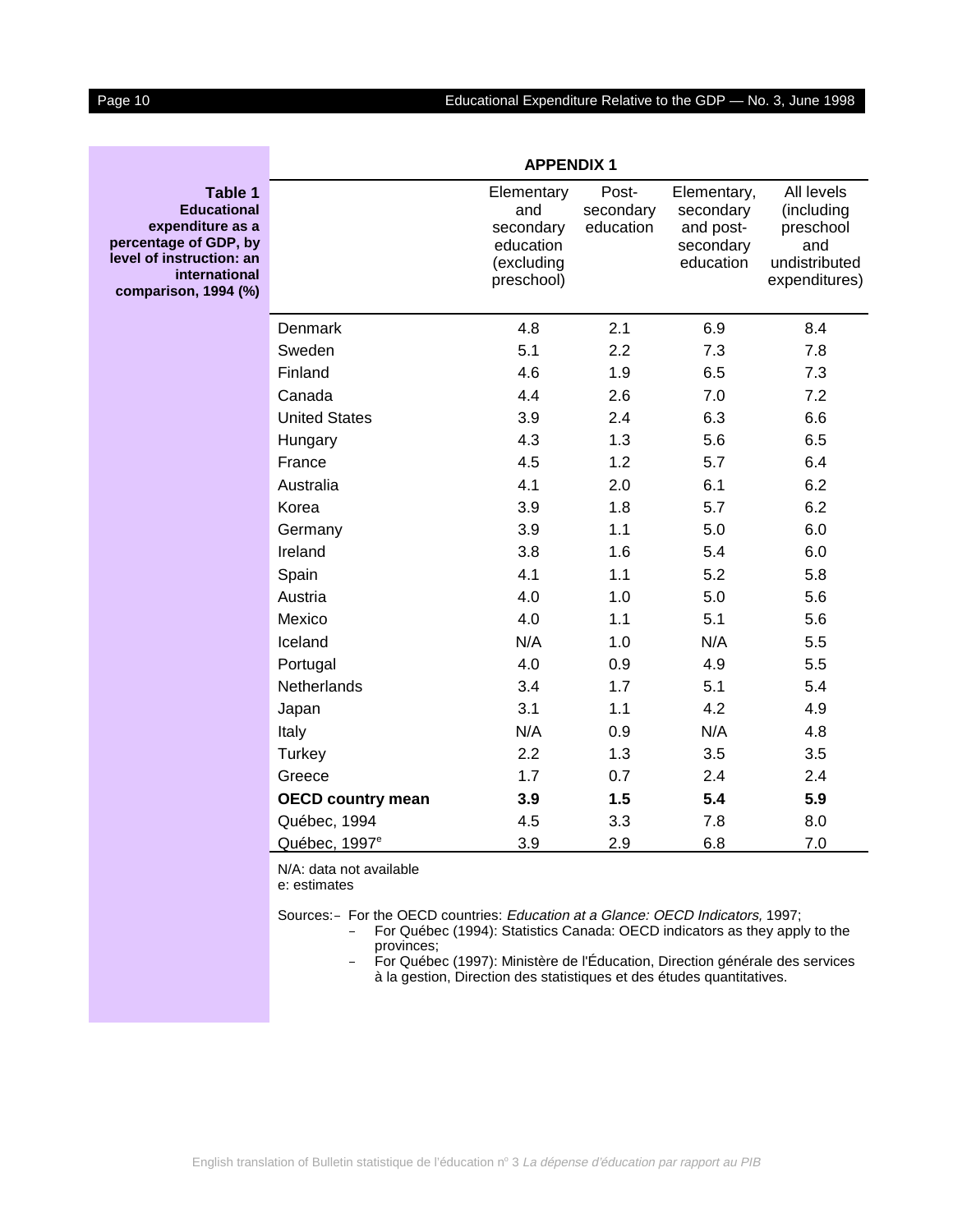#### **APPENDIX 2**

**Factors explaining the differences between the areas with respect to the percentage of the GDP spent on education1**

In order to be able to explain the differences observed among the areas in terms of the portion of the GDP spent on education, it is necessary to do a comparative analysis of the main factors that determine the level of educational expenditure for each area. The factors considered are: total per-student spending; per capita GDP; an indicator of enrolment rates defined as the ratio of enrolments to the population of 5-to-29-yearolds; and a demographic factor defined as the ratio of 5-to-29-year-olds to the total population. he factors considered are: total per-student spending;<br>
enrolment rates defined as the ratio of enrolments to th<br>
ds; and a demographic factor defined as the ratio of 5<br>
poulation.<br>
The equation used is as follows:<br>
EXP =

| opulation. |     | lds; and a demographic factor defined as the ratio of 5 |          |          |
|------------|-----|---------------------------------------------------------|----------|----------|
|            |     | he equation used is as follows:                         |          |          |
| FXP        | FXP |                                                         | FTF.     | $5 - 29$ |
| GDP        | FTE | GDP/POP                                                 | $5 - 29$ | סרוכ     |

| : expenditure for all levels of instruction                          |
|----------------------------------------------------------------------|
| gross domestic product                                               |
| : enrolments in full-time equivalents                                |
| total population                                                     |
| population of 5-to-29-year-olds                                      |
| portion of the GDP spent on all levels of instruction<br>$EXP/GDP$ : |
| spending per student<br>EXP/FTE :                                    |
| GDP/POP : per capita GDP                                             |
| FTE/5-29: enrolment rate                                             |
| 5-29/POP: demographic factor                                         |
|                                                                      |

<sup>1.</sup> The formulas used to calculate the degree to which factors contribute to the difference in the percentage of the GDP spent on education in Québec and for the OECD country mean are provided in Appendix 3 of the following document: Demers, Marius, The formulas used to calculate the degree to which factors contribute to the difference in the percentage of the GDP spent on<br>Education in Québec and for the OECD country mean are provided in Appendix 3 of the following do 1982 à 1991-1992, Direction des études économiques et démographiques, Ministère de l'Éducation du Québec, December 1992.